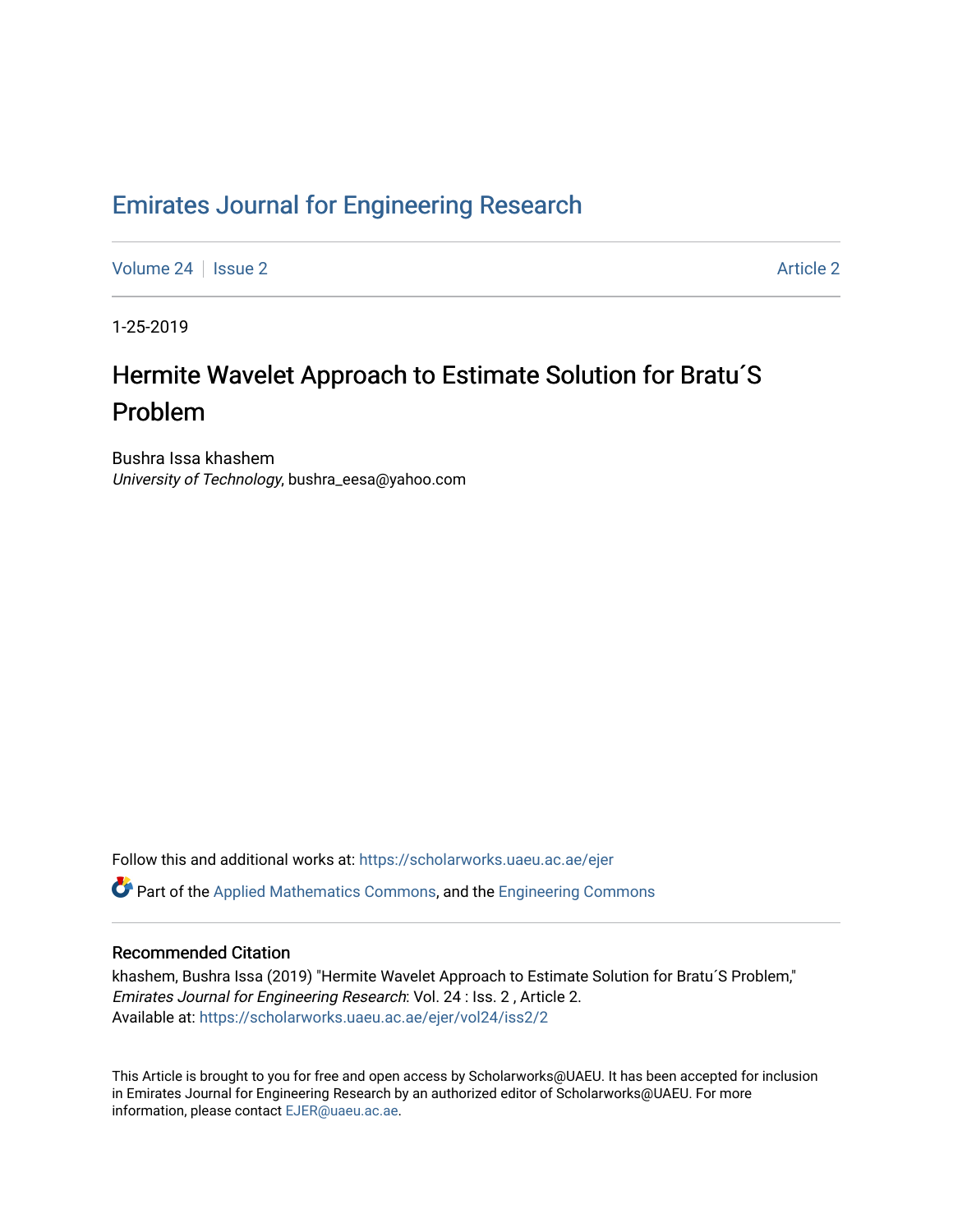# **HERMITE WAVELET APPROACH TO ESTIMATE SOLUTION FOR BRATU´S PROBLEM**

#### **Bushra Issa khashem**

*University of Technology, Department of Applied Science, Iraq*

*[bushra\\_eesa@yahoo.com](mailto:bushra_eesa@yahoo.com)*

*(Received 8 st December 2018 and Accepted 25th January 2019)*

**طريقة هرمت الموجبة لتخمين الحل لمسألة براتو**

#### **ملخص**

في هذا البحث وضعت خوارزمية جديده اساسها استخدام متعددة حدود هيرمت الموجبة اليجاد الحل العددي لمسألة براتو ذات البعد الواحد. العمل الحسابي هو داعم بشكل كامل من التوافق بين الخورازميه المقترحة وبالتالي هي نفسها قد تمتد الى غيرها من المسائل الماديه ايضا. تم عرض االمثلة لتوضيح بساطه وفعالية الطريقه.

#### **Abstract**

In this paper, the construction of hermit wavelets function and their operational matrix of integration is presented. The matrix together with the collection method are then utilized to transform the differential equations to a system of algebraic equation. Avery high level of accuracy explicitly reflected by the proposed examples.

#### **1. INTRODUCTION**

Bratu´s problem is one of the important topics in applied mathematics such as the fuel ignition model of the thermal combustion theory, questions in geometry and relativity about the Chandrasekhar model, chemical reaction theory, radiative heat transfer and nanotechnology [1,2,3,4]

Wavelets permit the accurate representations of a variety of functions and operator. Special attention has been given to application of the Chebyshev wavelet [5], the SAC wavelet [6] and the legender wavelets [7].

In this paper, we consider the boundary- value problem and initial value problem of Bratu´s boundary value problem in one- dimensional planar coordinates is of the form:

 $y^2 + \lambda e^y = 0$   $0 < x < 1$  ...(1)

with the boundary conditions y (0) =y (1) =0. For  $\lambda > 0$ is a constant.

#### **2. Hermite wavelets and their properties: [8]**

Wavelets constitute a family of functions constructed from dilation and translation of a single function  $\psi(x)$ called the mother wavelet.

The Hermite wavelets  $\psi_{n,m}(x) = \psi(k,n,m,t)$  involve four arguments  $n=1,2,\ldots,2^{k-1}$ , k is assumed any positive integer, m is the degree of the Hermite polynomials and t is the normalized time.

They are defined on the interval [0,1] as:

$$
\psi_{n,m}(t) = \begin{cases} \sqrt{m + \frac{1}{2}} \ 2^{k/2} \, H_m(2kt \cdot n) & \frac{n \cdot 1}{2^k} \leq t \leq \frac{n+1}{2^k} & \dots (2) \\ 0 & \end{cases}
$$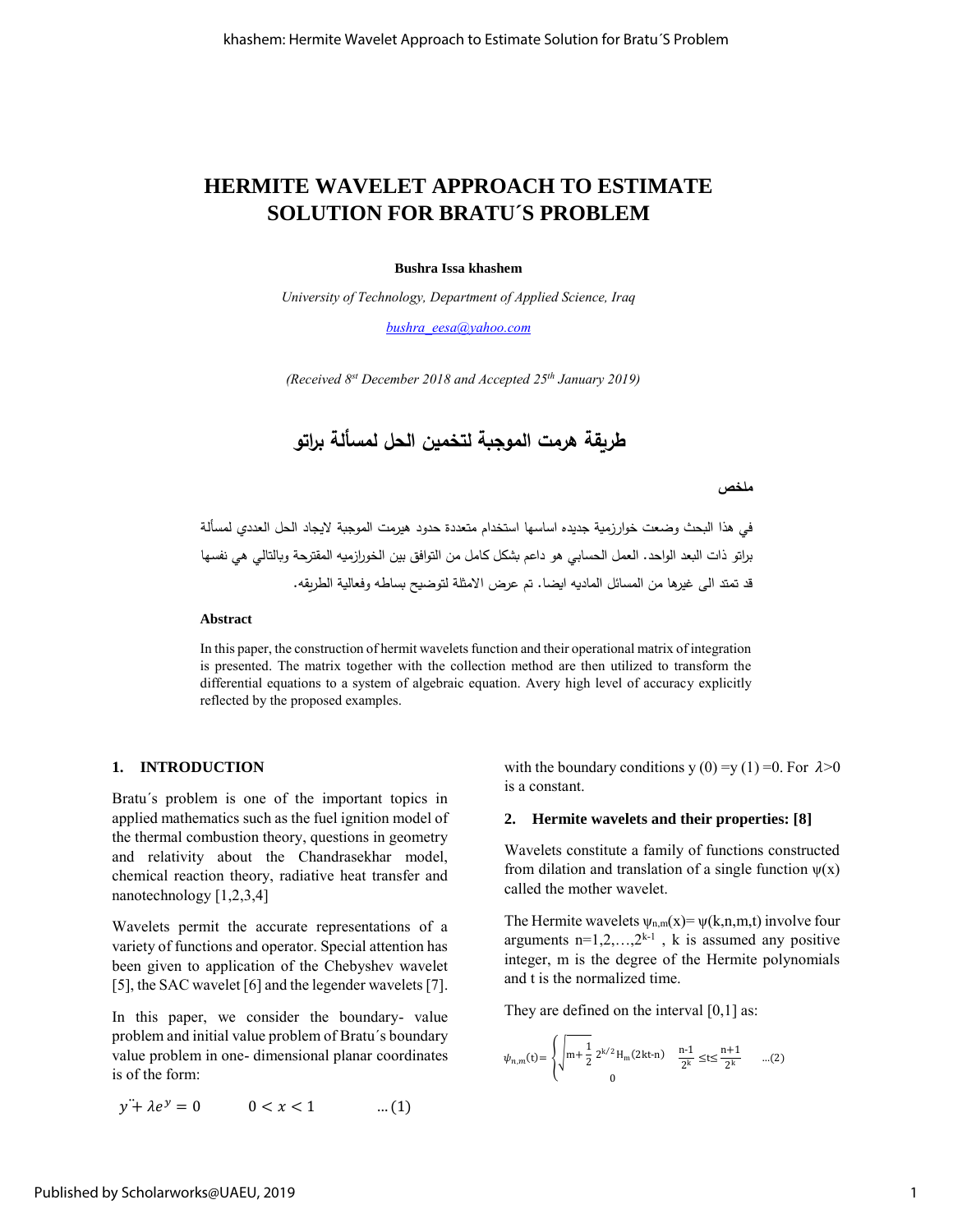Where m=0,1, 2, ..., M-1. Here  $H_m(x)$  is Hermite polynomials of degree m with respect to weight function=  $\sqrt{1-x^2}$  on the real R and satisfies the following recurrence formula  $H_0(x)=1$ ,  $H_1(x)=2x$ ,  $H_{m+2}=2x$   $H_{m+1}$  -2 (m+1)  $H_m(x)$ , m=0,1,2,...

#### **3. Operational Matrix of Integration (OMI): [9]**

In thissection, we get the structure of OMI for Hermite wavelet, particularly at k=1 and M=6, here we consider six basis functions on [0,1], are given by: -

$$
\psi_{1,0}(x) = \frac{2}{\sqrt{\pi}} , \psi_{1,1}(x) = \frac{2}{\pi} (4x - 2),
$$
  
\n
$$
\psi_{1,2}(x) = \frac{2}{\pi} (16x^2 - 16x + 2),
$$
  
\n
$$
\psi_{1,3}(x) = \frac{2}{\pi} (64x^3 - 96x^2 - 16x + 36x - 2),
$$
  
\n
$$
\psi_{1,4}(x) = \frac{2}{\pi} (256x^4 - 512x^3 + 320x^2 - 64x + 2),
$$
  
\n
$$
\psi_{1,5}(x) = \frac{2}{\pi} (1024x^5 - 2560x^4 + 2240x^3 - 800x^2 + 100x - 2),
$$
  
\nlet  $\psi_6(x) = ((\psi_{1,0}(x), \psi_{1,1}(x), \psi_{1,2}(x), \psi_{1,3}(x), \psi_{1,4}(x), \psi_{1,5}(x)))^T$ 

by integrating above basis functions with respect to x from 0 to x and expressing in matrix form, we obtain:-

$$
\int_0^x \psi_6(x) dx = P_{6 \times 6} \psi_6(x) + \overline{\psi_6}(x) \dots (3)
$$

where

$$
P_{6 \times 6} = \begin{bmatrix} \frac{1}{2} & \frac{1}{4} & 0 & 0 & 0 & 0 \\ -1 & 0 & \frac{1}{8} & 0 & 0 & 0 \\ \frac{-1}{3} & \frac{-1}{4} & 0 & \frac{1}{12} & 0 & 0 \\ \frac{1}{8} & 0 & \frac{-1}{8} & 0 & \frac{1}{16} & 0 \\ \frac{-1}{15} & 0 & 0 & \frac{-1}{12} & 0 & \frac{1}{20} \\ \frac{1}{24} & 0 & 0 & 0 & \frac{-1}{16} & 0 \end{bmatrix} \dots (4)
$$

$$
\overline{\psi_6}(x) = \begin{bmatrix} 0 \\ 0 \\ 0 \\ 0 \\ 0 \\ \frac{1}{24}\psi_{1,6}(x) \end{bmatrix} \quad \dots (5)
$$

again double integration of above six basis is given by:-

$$
\int_0^x \int_0^x \psi_6(x) \, dx \, dx = \dot{p}_6(x) + \overline{\psi_6}(x) \quad \dots (6)
$$

where

$$
P_{6\times 6} = \begin{bmatrix} \frac{3}{16} & \frac{1}{8} & \frac{1}{32} & 0 & 0 & 0 \\ \frac{-1}{6} & \frac{-3}{32} & 0 & \frac{1}{96} & 0 & 0 \\ \frac{-3}{32} & \frac{-1}{12} & \frac{-1}{24} & 0 & \frac{1}{192} & 0 \\ \frac{1}{10} & \frac{1}{16} & 0 & \frac{-1}{64} & 0 & \frac{1}{320} \\ \frac{-1}{24} & \frac{-1}{60} & \frac{1}{96} & 0 & \frac{-1}{120} & 0 \\ \frac{1}{42} & \frac{1}{96} & 0 & \frac{1}{192} & 0 & \frac{-1}{192} \end{bmatrix} \dots (7)
$$

and

$$
\overline{\psi_6}(x) = \begin{bmatrix} 0 \\ 0 \\ 0 \\ 0 \\ \frac{1}{480} \psi_{1,6}(x) \\ \frac{1}{672} \psi_{1,7}(x) \end{bmatrix} \quad \dots (8)
$$

In this way we can generate the other matrix by consuming more number of basis functions.

## **4. Solution of Bratu ' s Problem: -**

Consider Bratu' s problem given in (1). In order use Hermite wavelets, we first approximate  $y(x)$  as: -

$$
\ddot{y}(x) \approx \sum_{n=1}^{2^{k}} \sum_{m=0}^{m} C_{nm} \psi_{nm} = C^{T} \psi(x) \qquad ....(9)
$$
  
Y (0) = Y (1) =0 \qquad ....(10)

where C &  $\psi(x)$  are  $2^kM \times 1$  Matrices given by : -

$$
C = [c_{1,0}, c_{1,1}, c_{1,2}, \dots, c_{1,M-1}]^{T}
$$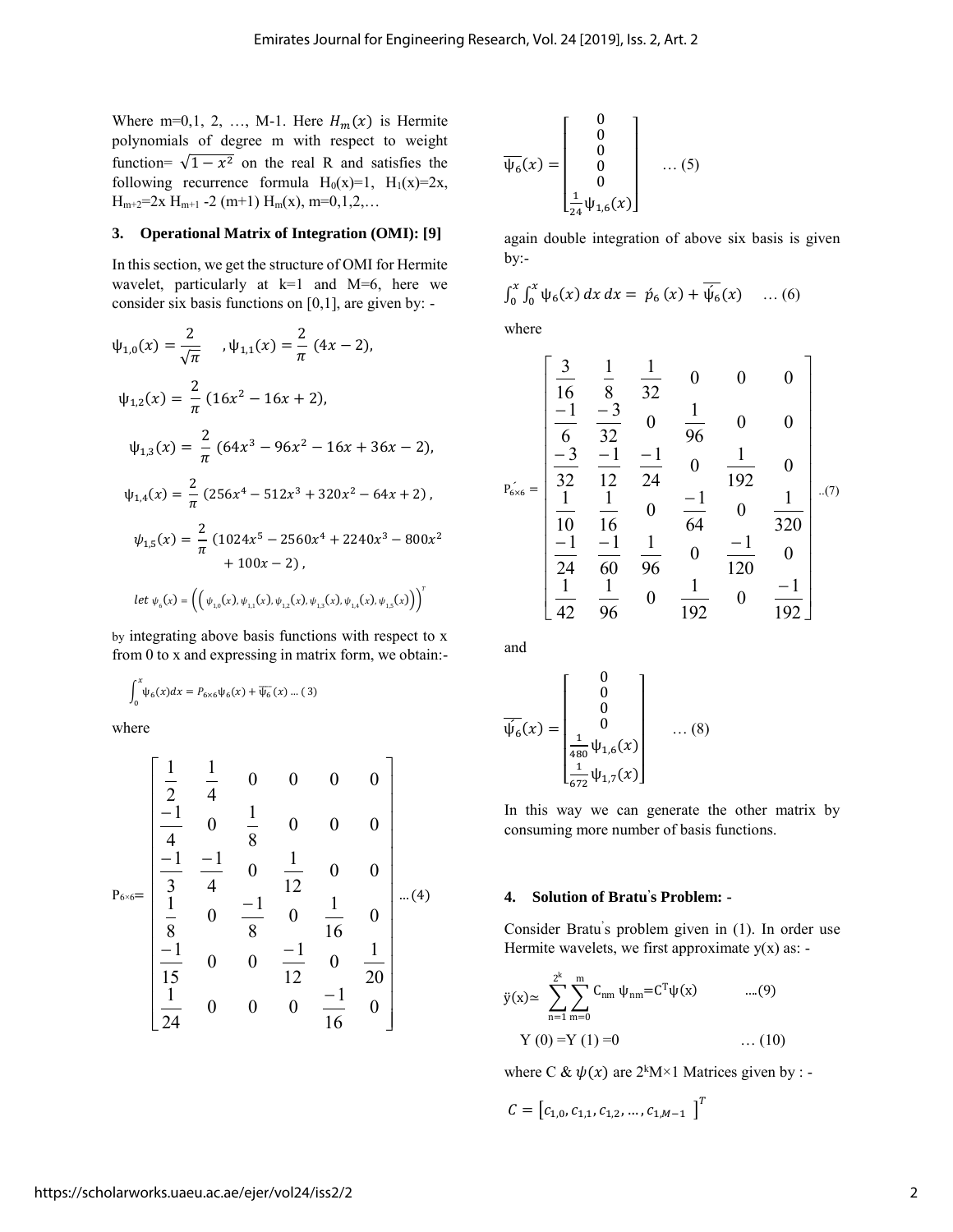and 
$$
\psi(x) = [\psi_{1,0}, \psi_{1,1}, \psi_{1,2}, \dots, \psi_{1,M-1}]^T
$$

integrate (9) with respect 0 to x tighter with boundary conditions given in (10), we get: -

$$
\dot{y}(x) + \dot{y}(0) + 2 \int_0^x e^{c^T \psi(x)} = 0
$$
  

$$
y(x) + 2 \int_0^x \int_0^x e^{c^T \psi(x)} = 0 \qquad \dots (11)
$$

then collect (11) at  $2^{k-1}M-2$  points at  $x_i$  as

$$
y(x) = -2 \int_0^x \int_0^x e^{c^T \psi(x)} \qquad \dots (12)
$$

suitable collection points are

$$
x_i = \frac{1}{2} \left[ 1 + \cos\left(\frac{(i-1)\pi}{2^k M - 1}\right) \right]
$$
  

$$
i = 1, 2, 3, ..., 2^{k-1} M - 2
$$

Thus with the boundary conditions  $y(0) = y(1) = 0$  we have: -

$$
C^T \psi(0) = 0, \ C^T \psi(1) = 0 \qquad \dots (13)
$$

Equations 12,13 generate  $2^{k-1}$  M set of nonlinear equations. The approximate solution of the vector C is obtained by solving nonlinear system using Gauss-Newton method.

## **5. Numerical Examples: -**

For showing efficiency of our approximate method we consider the following examples.

## **Example (1): - [10,11]**

Consider the first case for bratu<sub>s</sub> equation as follows: -

$$
\ddot{u} + 2e^{u} = 0 \qquad 0 < x < 1
$$

 $u(0) = u(1) = 0$ 

we solve the equation by using the hermite wavelet method with  $k=2$ , M=4,6. First we assume that

$$
\ddot{u} = C^T \psi(x)
$$

Applying (11) we get

$$
u(x) = -2 \int_0^x \int_0^x e^{c^T} \psi(x) \quad \dots (14)
$$

using the boundary condition

 $C^{T} \psi(0) = 0$ ,  $C^{T} \psi(1) = 0$  ...(15)

Equations (14) and (15) generate a system of nonlinear equations. These equations can be solved for unknown coefficients of the vector C. the numerical results obtained are presented in table1. Table 1 show the comparison between the absolute error of approximate solution for various value of M (with  $k=2$ ).

| $\mathbf{X}$ | $K=2$ , $M=4$            | $K=2, M=6$               |
|--------------|--------------------------|--------------------------|
| 0.1          | $1.33351 \times 10^{-3}$ | $1.18934 \times 10^{-5}$ |
| 0.2          | $2.58731 \times 10^{-3}$ | $2.62388 \times 10^{-5}$ |
| 0.3          | $5.88772 \times 10^{-3}$ | $2.26721 \times 10^{-5}$ |
| 0.4          | $3.36292 \times 10^{-3}$ | $5.20350 \times 10^{-5}$ |
| 0.5          | $5.98507 \times 10^{-3}$ | $4.44306 \times 10^{-5}$ |
| 0.6          | $3.59812 \times 10^{-3}$ | $2.53272 \times 10^{-5}$ |
| 0.7          | $5.14784 \times 10^{-3}$ | $4.17100 \times 10^{-5}$ |
| 0.8          | $1.43561 \times 10^{-3}$ | $3.26316 \times 10^{-5}$ |
| 0.9          | $1.26861 \times 10^{-3}$ | $1.72589 \times 10^{-5}$ |

Table 1. Computed absolute errors for example 1.

**Example (2): - [12,13]**

Consider the initial value problem: -

$$
\ddot{u} - 2e^u = 0 \qquad \qquad 0 < x < 1
$$

 $u(0) = 0$ ,  $\dot{u}(0) = 0$ 

the exact solution is  $u(x) = -2 \ln(\cos(x))$ . Table2 shows the comparison of the absolute error between exact solution and approximate solution for  $k=1$  M=6 by hermite wavelet method.